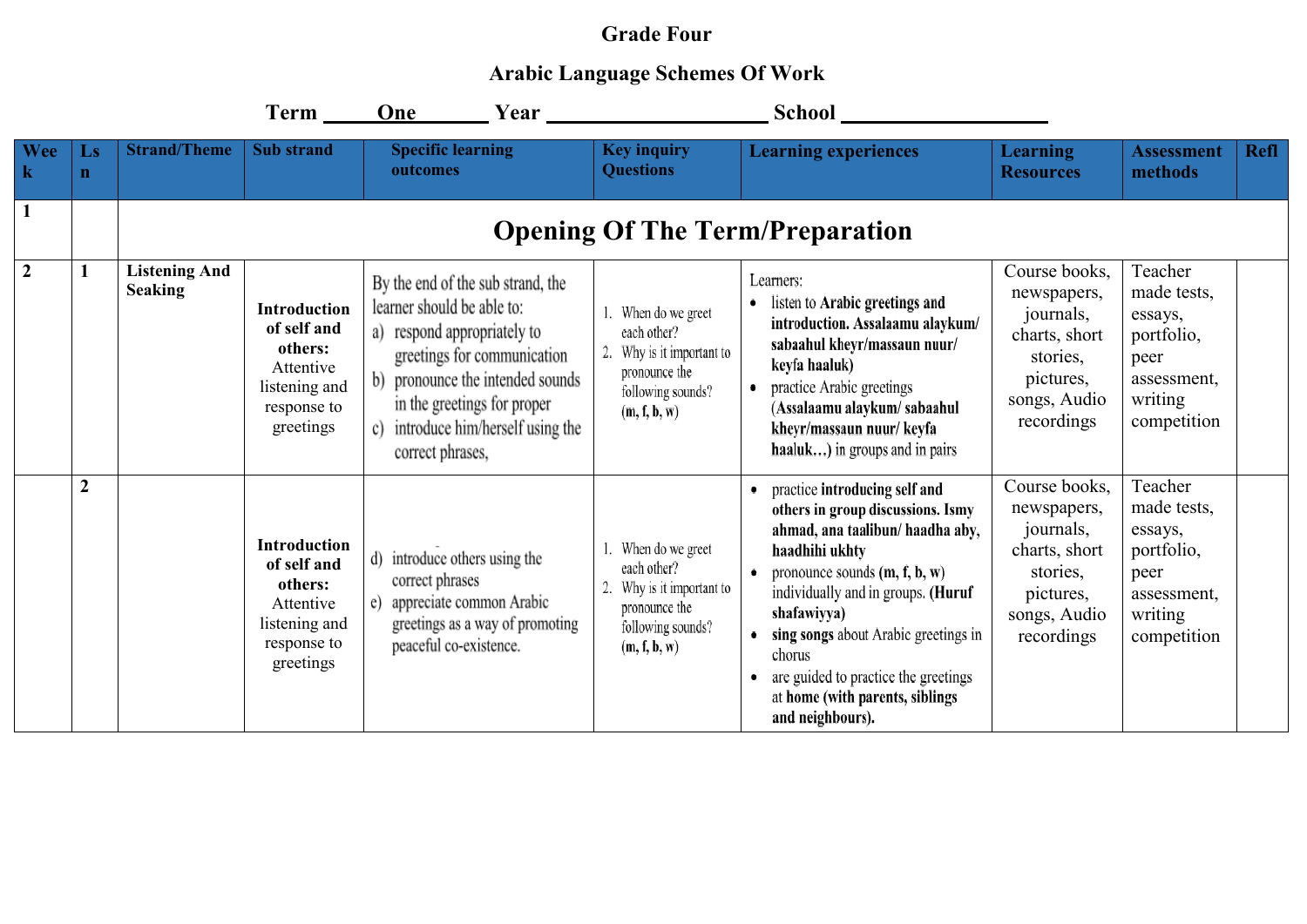| $\mathbf{3}$            | $\mathbf{1}$     |         | <b>Reading:</b><br>Greetings            | By the end of the sub strand,<br>the learner should be able to:<br>articulate huruf shafawiyya<br>correctly for proper<br>pronunciation<br>read greetings phrases<br>b)<br>correctly<br>read from right to left<br>c)<br>accurately<br>appreciate reading new<br>d)<br>Arabic words. | What is the<br>significant of<br>pronounce these<br>sounds (ب م و ف)<br>Why should we<br>greet each other?  | Learners:<br>practice reading words<br>containing huruf shafawiyya<br>cluster, loudly.<br>(B-baqara M-maa'un<br>W- walad F- famun)<br>exchange Arabic greetings<br>phrases (Assalaamu alaykum/<br>sabaahul kheyr/massaun nuur/<br>keyfa haaluk) in groups and in<br>pairs                                   | Course books,<br>newspapers,<br>journals,<br>charts, short<br>stories,<br>pictures,<br>songs, Audio<br>recordings | Teacher<br>made tests,<br>essays,<br>portfolio,<br>peer<br>assessment,<br>writing<br>competition |
|-------------------------|------------------|---------|-----------------------------------------|--------------------------------------------------------------------------------------------------------------------------------------------------------------------------------------------------------------------------------------------------------------------------------------|-------------------------------------------------------------------------------------------------------------|-------------------------------------------------------------------------------------------------------------------------------------------------------------------------------------------------------------------------------------------------------------------------------------------------------------|-------------------------------------------------------------------------------------------------------------------|--------------------------------------------------------------------------------------------------|
|                         | $\boldsymbol{2}$ |         | <b>Reading:</b><br>Greetings            | By the end of the sub strand,<br>the learner should be able to:<br>articulate huruf shafawiyya<br>correctly for proper<br>pronunciation<br>b) read greetings phrases<br>correctly<br>read from right to left<br>accurately<br>appreciate reading new<br>Arabic words.                | What is the<br>significant of<br>pronounce these<br>sounds (ب م و ف)<br>Why should we<br>greet each other?  | read simple sentences of self-<br>$\bullet$<br>introduction and introduction of<br>others from a displayed screen.<br>read أنشودة) of Arabic<br>common greetings in chorus<br>practise left eye movement when<br>reading.                                                                                   | Course books,<br>newspapers,<br>journals,<br>charts, short<br>stories,<br>pictures,<br>songs, Audio<br>recordings | Teacher<br>made tests,<br>essays,<br>portfolio,<br>peer<br>assessment,<br>writing<br>competition |
| $\overline{\mathbf{4}}$ | $\mathbf{1}$     | Writing | <b>Greetings:</b><br><b>Pre-writing</b> | By the end of the sub<br>strand, the learner should<br>be able to:<br>write the selected<br>a)<br>consonant correctly<br>differentiate given<br>b)<br>consonant by putting<br>dots<br>c) write Arabic greeting<br>phrases from right to<br>left.                                     | 1) Why do we write these<br>Arabic letters? (ba/ta<br>thaa/ nuun)<br>2) Which Arabic letters<br>were doted? | Learners:<br>practise Joining the dots to form a<br>complete letter<br>(ba/ta/ thaa/ nuun)<br>differentiate letters with similar shapes<br>(ba/ta/ thaa/ nuun) by placing dots at<br>their respective places<br>practise colouring shapes of the<br>selected huruf (ba, ta tha, nuun) for<br>identification | Course books.<br>newspapers,<br>journals,<br>charts, short<br>stories,<br>pictures,<br>songs, Audio<br>recordings | Teacher<br>made tests,<br>essays,<br>portfolio,<br>peer<br>assessment,<br>writing<br>competition |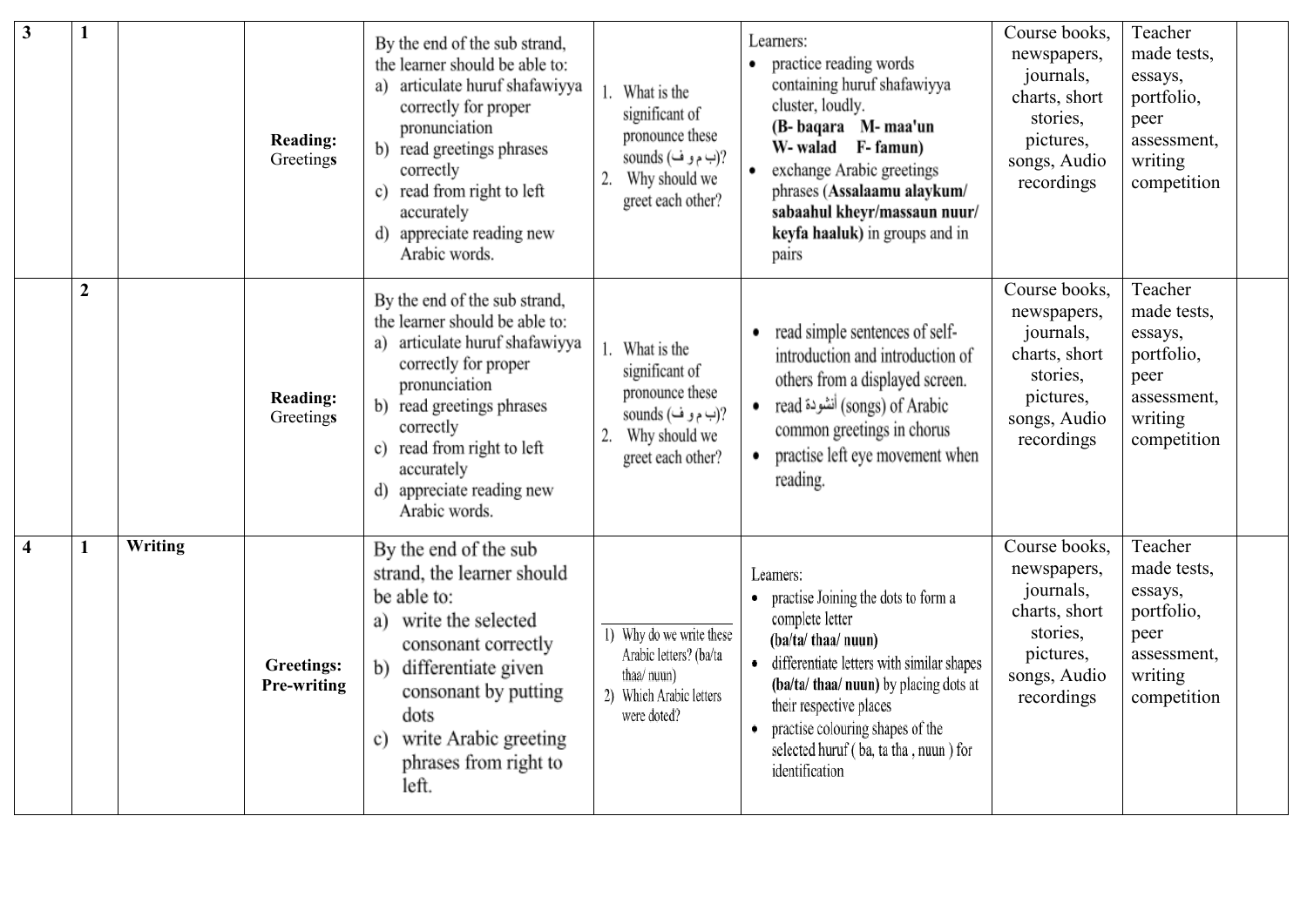|   | $\boldsymbol{2}$ |                                        | <b>Greetings:</b><br>Pre-writing                                                | By the end of the sub<br>strand, the learner should<br>be able to:<br>write the selected<br>a)<br>consonant correctly<br>differentiate given<br>b)<br>consonant by putting<br>dots<br>write Arabic greeting<br>c)<br>phrases from right to<br>left. | 1) Why do we write these<br>Arabic letters? (ba/ta<br>thaa/ nuun)<br>2) Which Arabic letters<br>were doted?                           | practise writing the Arabic greetings<br>phrases (Assalaamu alaykum/<br>sabaahul kheyr/massaun nuur/<br>keyfa haaluk/<br>practise copying short sentences of<br>٠<br>self-introduction and others<br>systematically from right to left.                                                                                                                                                                                                                                                                                                | Course books.<br>newspapers,<br>journals,<br>charts, short<br>stories,<br>pictures,<br>songs, Audio<br>recordings | Teacher<br>made tests,<br>essays,<br>portfolio,<br>peer<br>assessment,<br>writing<br>competition |
|---|------------------|----------------------------------------|---------------------------------------------------------------------------------|-----------------------------------------------------------------------------------------------------------------------------------------------------------------------------------------------------------------------------------------------------|---------------------------------------------------------------------------------------------------------------------------------------|----------------------------------------------------------------------------------------------------------------------------------------------------------------------------------------------------------------------------------------------------------------------------------------------------------------------------------------------------------------------------------------------------------------------------------------------------------------------------------------------------------------------------------------|-------------------------------------------------------------------------------------------------------------------|--------------------------------------------------------------------------------------------------|
| 5 | $\mathbf{1}$     | <b>Listening And</b><br><b>Seaking</b> | <b>Family:</b><br><b>Attentive</b><br>listening and<br>response to<br>questions | By the end of the sub strand,<br>the learner should be able to:<br>respond appropriately to<br>a)<br>a variety of questions<br>from the listening<br>comprehension<br>pronounce the selected<br>$\mathbf{b}$<br>sounds correctly                    | 1. How do we<br>identified our<br>immediate family<br>members?<br>What are the roles<br>of each family<br>member in the<br>family?    | Learners:<br>listen and respond confidently to<br>simple questions through audio<br>visual equipment (TV/laptop)<br>practise correct pronunciation of<br>in group and ز ل ض in group and<br>pairs.<br>role play various scenarios of<br>٠<br>communication based on family<br>members.<br>(father, mother and children)<br>mention and discuss in groups<br>$\bullet$<br>and pairs, the roles of every<br>family member using proper<br>grammatical rules.<br>Pronouns (ana-anta-anti)<br>Demonstrative pronouns.<br>(,Hadhaa ,hadhihi | Course books,<br>newspapers,<br>journals,<br>charts, short<br>stories,<br>pictures,<br>songs, Audio<br>recordings | Teacher<br>made tests,<br>essays,<br>portfolio,<br>peer<br>assessment,<br>writing<br>competition |
|   | $\overline{2}$   |                                        | <b>Family:</b><br><b>Attentive</b><br>listening and<br>response to<br>questions | c) apply the grammatical<br>rules learnt in various<br>contexts<br>appreciate the roles of<br>d)<br>their immediate family<br>members by portraying a<br>positive behaviour to all.                                                                 | How do we<br>identified our<br>immediate family<br>members?<br>What are the roles<br>2.<br>of each family<br>member in the<br>family? | use vocabulary on immediate<br>family members (father/<br>mother/brother/sister) by<br>storytelling.<br>show positive behaviour and<br>٠<br>good team work when role<br>playing family members.                                                                                                                                                                                                                                                                                                                                        | Course books,<br>newspapers,<br>journals,<br>charts, short<br>stories,<br>pictures,<br>songs, Audio<br>recordings | Teacher<br>made tests,<br>essays,<br>portfolio,<br>peer<br>assessment,<br>writing<br>competition |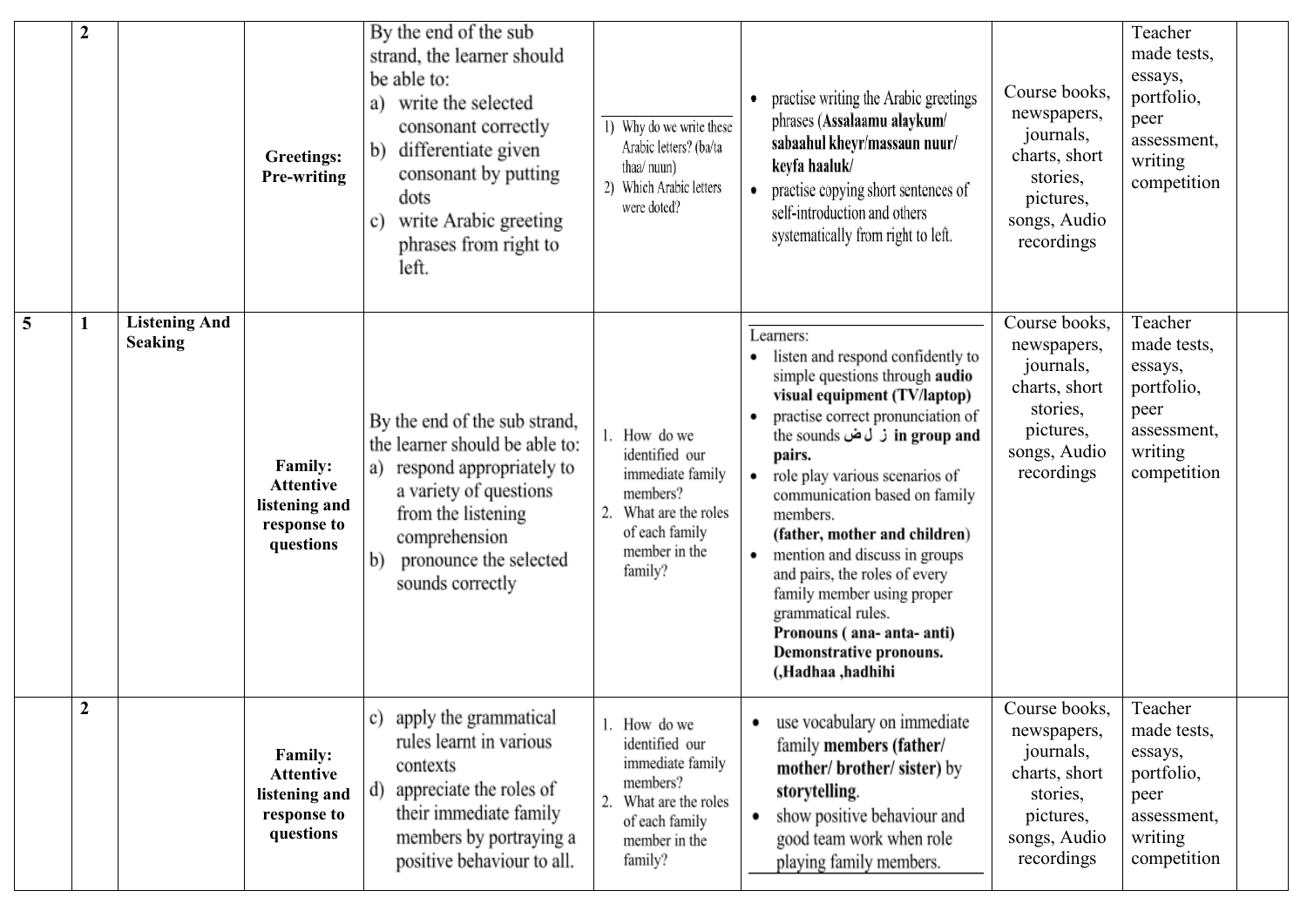| 6              |                | Reading | Pre-reading:<br><b>Active</b><br>reading | By the end of the sub strand, the<br>learner should be able to:<br>read words formed from<br>a)<br>three letters with correct<br>intonation<br>read short sentences and<br>b)<br>phrases about the family<br>loudly and with confidence<br>identify grammatical rules<br>c)<br>from the given text. | 1. Why the immediate<br>family members are<br>important?<br>How do you relate to<br>the following family<br>members?<br>الأب<br>إلأم<br>إلأخ<br>الأخت | Learners:<br>identify the letters by reading<br>them from the chart<br>practise reading simple<br>sentences by identifying the<br>Pronouns (ana-anta-anti)<br>and Demonstrative pronouns<br>(Hadhaa ,hadhihi) in a given<br>text.                            | Course books,<br>newspapers,<br>journals,<br>charts, short<br>stories,<br>pictures,<br>songs, Audio<br>recordings | Teacher<br>made tests,<br>essays,<br>portfolio,<br>peer<br>assessment,<br>writing<br>competition |
|----------------|----------------|---------|------------------------------------------|-----------------------------------------------------------------------------------------------------------------------------------------------------------------------------------------------------------------------------------------------------------------------------------------------------|-------------------------------------------------------------------------------------------------------------------------------------------------------|--------------------------------------------------------------------------------------------------------------------------------------------------------------------------------------------------------------------------------------------------------------|-------------------------------------------------------------------------------------------------------------------|--------------------------------------------------------------------------------------------------|
|                | $\overline{2}$ |         | Pre-reading:<br><b>Active</b><br>reading | By the end of the sub strand, the<br>learner should be able to:<br>read words formed from<br>a)<br>three letters with correct<br>intonation<br>read short sentences and<br>b)<br>phrases about the family<br>loudly and with confidence<br>identify grammatical rules<br>C)<br>from the given text. | Why the immediate<br>family members are<br>important?<br>How do you relate to<br>the following family<br>members?<br>الأب<br>الأم<br>الأخ<br>الأخت ــ | watch and read pictures to<br>extract vocabulary of the home<br>set-up and family members. (al<br>abu fil ghurfah)<br>Participate in simple digital<br>games of word reading.<br>Learners work in two reading<br>٠<br>groups to facilitate peer<br>learning. | Course books,<br>newspapers,<br>journals,<br>charts, short<br>stories,<br>pictures,<br>songs, Audio<br>recordings | Teacher<br>made tests,<br>essays,<br>portfolio,<br>peer<br>assessment,<br>writing<br>competition |
| $\overline{7}$ |                | Writing | Guided<br>writing                        | By the end of the sub strand,<br>the learner should be able<br>to:<br>write the selected Arabic<br>a)<br>letters correctly<br>write words formed<br>b)<br>from the selected letters<br>correctly<br>complete sentences<br>c)<br>using the correct<br>grammatical rules.                             | Which huruf are<br>found in the<br>following words<br>ز هرة ليل ضياء<br>2. What have you<br>learnt from the<br>video clip watched?                    | Learners:<br>draw pictures individually,<br>of family members and<br>label each family member<br>that matches the pictures<br>drawn                                                                                                                          | Course books,<br>newspapers,<br>journals,<br>charts, short<br>stories,<br>pictures,<br>songs, Audio<br>recordings | Teacher<br>made tests,<br>essays,<br>portfolio,<br>peer<br>assessment,<br>writing<br>competition |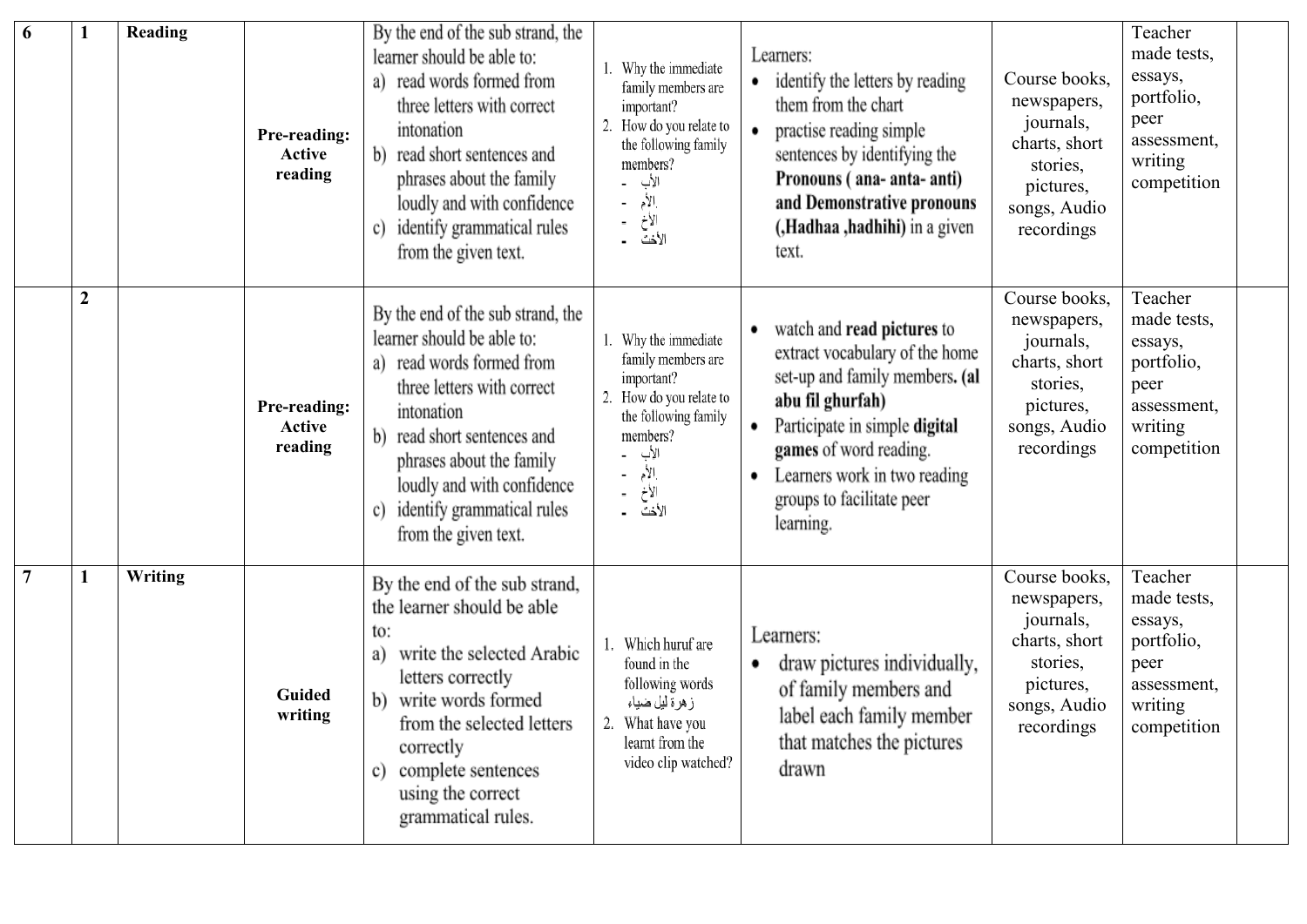|   | $\boldsymbol{2}$ |   | <b>Guided</b><br>writing                                                                          | By the end of the sub strand,<br>the learner should be able<br>to:<br>write the selected Arabic<br>a)<br>letters correctly<br>b) write words formed<br>from the selected letters<br>correctly<br>complete sentences<br>c)<br>using the correct<br>grammatical rules. | Which huruf are<br>found in the<br>following words<br>ز هر ة ليل ضياء<br>What have you<br>learnt from the<br>video clip watched?                          | complete sentences by<br>٠<br>filling in the missing<br>words in a variety of<br>contexts (my family, my<br>home) using the correct<br>grammatical rules.<br>Pronouns (ana- anta-<br>anti) Demonstrative<br>pronouns (Hadhaa<br>.hadhihi                                    | Course books,<br>newspapers,<br>journals,<br>charts, short<br>stories,<br>pictures,<br>songs, Audio<br>recordings | Teacher<br>made tests,<br>essays,<br>portfolio,<br>peer<br>assessment,<br>writing<br>competition |  |
|---|------------------|---|---------------------------------------------------------------------------------------------------|----------------------------------------------------------------------------------------------------------------------------------------------------------------------------------------------------------------------------------------------------------------------|-----------------------------------------------------------------------------------------------------------------------------------------------------------|-----------------------------------------------------------------------------------------------------------------------------------------------------------------------------------------------------------------------------------------------------------------------------|-------------------------------------------------------------------------------------------------------------------|--------------------------------------------------------------------------------------------------|--|
| 8 |                  | ٠ | <b>My School</b><br>School Structure<br>Attentive<br>Listening and<br>Response to<br>Instructions | By the end of the sub strand,<br>the learner should be able<br>to:<br>respond confidently to<br>a)<br>instructions and<br>questions on the theme<br>of my school<br>appropriately<br>name verity of copyists<br>b)<br>to form sentences                              | Where do we find<br>the following<br>people?<br>a) students<br>headteacher<br>b)<br>teachers<br>2.<br>How do we<br>pronounce these<br>(ذ ظاث ن ر) ?sounds | Learners:<br>listen to recorded items<br>(audio visuals) about the<br>structure of the school<br>(Head teacher's office,<br>staffroom, classes)<br>in groups and in pairs,<br>Articulate huruf Al-lisaan<br>correctly after (ر ن ٹ ظ ذ)<br>listening to audio<br>recordings | Course books,<br>newspapers,<br>journals,<br>charts, short<br>stories,<br>pictures,<br>songs, Audio<br>recordings | Teacher<br>made tests,<br>essays,<br>portfolio,<br>peer<br>assessment,<br>writing<br>competition |  |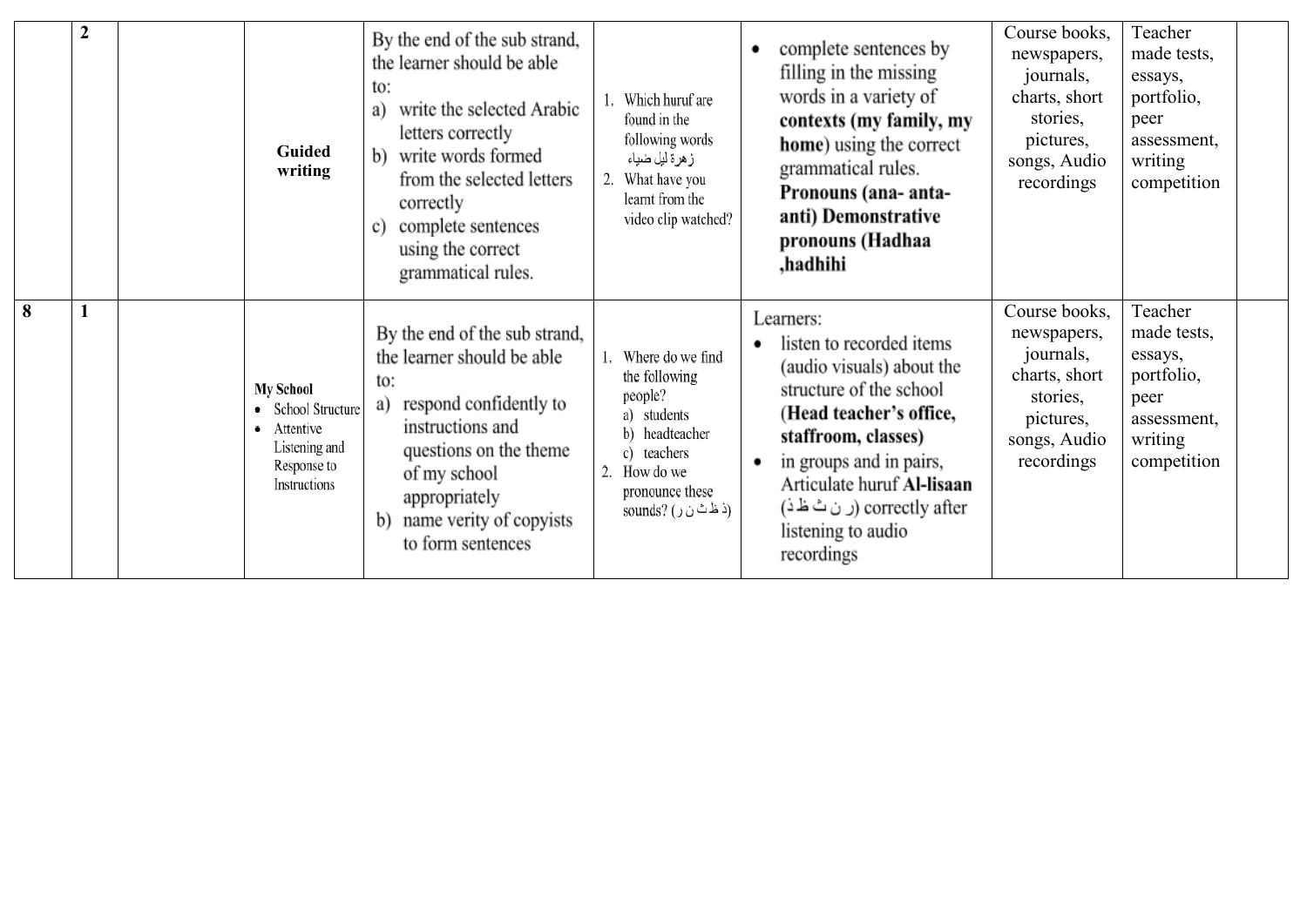|   | $\boldsymbol{2}$ | <b>My School</b><br>• School Structure<br>• Attentive<br>Listening and<br>Response to<br>Instructions | pronounce the intended<br>c)<br>sounds from the context<br>correctly<br>use grammatical rules<br>d)<br>correctly for effective<br>communication.                                                                                                                               | Where do we find<br>the following<br>people?<br>a) students<br>b) headteacher<br>c) teachers<br>2. How do we<br>pronounce these<br>(ذ ظ ٹ ن ر ) (sounds | construct oral sentences<br>٠<br>using the following simple<br>grammatical rules:<br>(pronouns, (ana-<br>anta- anti, nahnu). (<br>ana fil fasli)<br>masculine and<br>feminine possessive<br>pronouns (haadha<br>fasluka, haadhihi<br>maktabatun)<br>interrogative<br>pronouns (hal/<br>maadha) (hal<br>haadha faslun?) | Course books,<br>newspapers,<br>journals,<br>charts, short<br>stories,<br>pictures,<br>songs, Audio<br>recordings | Teacher<br>made tests,<br>essays,<br>portfolio,<br>peer<br>assessment,<br>writing<br>competition |  |
|---|------------------|-------------------------------------------------------------------------------------------------------|--------------------------------------------------------------------------------------------------------------------------------------------------------------------------------------------------------------------------------------------------------------------------------|---------------------------------------------------------------------------------------------------------------------------------------------------------|------------------------------------------------------------------------------------------------------------------------------------------------------------------------------------------------------------------------------------------------------------------------------------------------------------------------|-------------------------------------------------------------------------------------------------------------------|--------------------------------------------------------------------------------------------------|--|
| 9 |                  | Guided<br>writing                                                                                     | By the end of the sub strand, the<br>learner should be able to:<br>write short sentences about<br>a)<br>the school structure<br>write the correct shapes of<br>b)<br>the identified letters from<br>the context<br>apply grammatical rules by<br>C)<br>constructing sentences. | 1. why do we write<br>these huruf? (daal/<br>dhal/raa/zaa)<br>2. What are<br>interrogative<br>pronouns?                                                 | Learners:<br>visit the different<br>structures in the school<br>and describe them in<br>writing by using simple<br>sentences (maktabun<br>waasi'un, fusuulun<br>kabeerun)<br>individually copy the<br>huruf (daal/ dhal/ raa/<br>zaa) according to their<br>correct shapes                                             | Course books,<br>newspapers,<br>journals,<br>charts, short<br>stories,<br>pictures,<br>songs, Audio<br>recordings | Teacher<br>made tests,<br>essays,<br>portfolio,<br>peer<br>assessment,<br>writing<br>competition |  |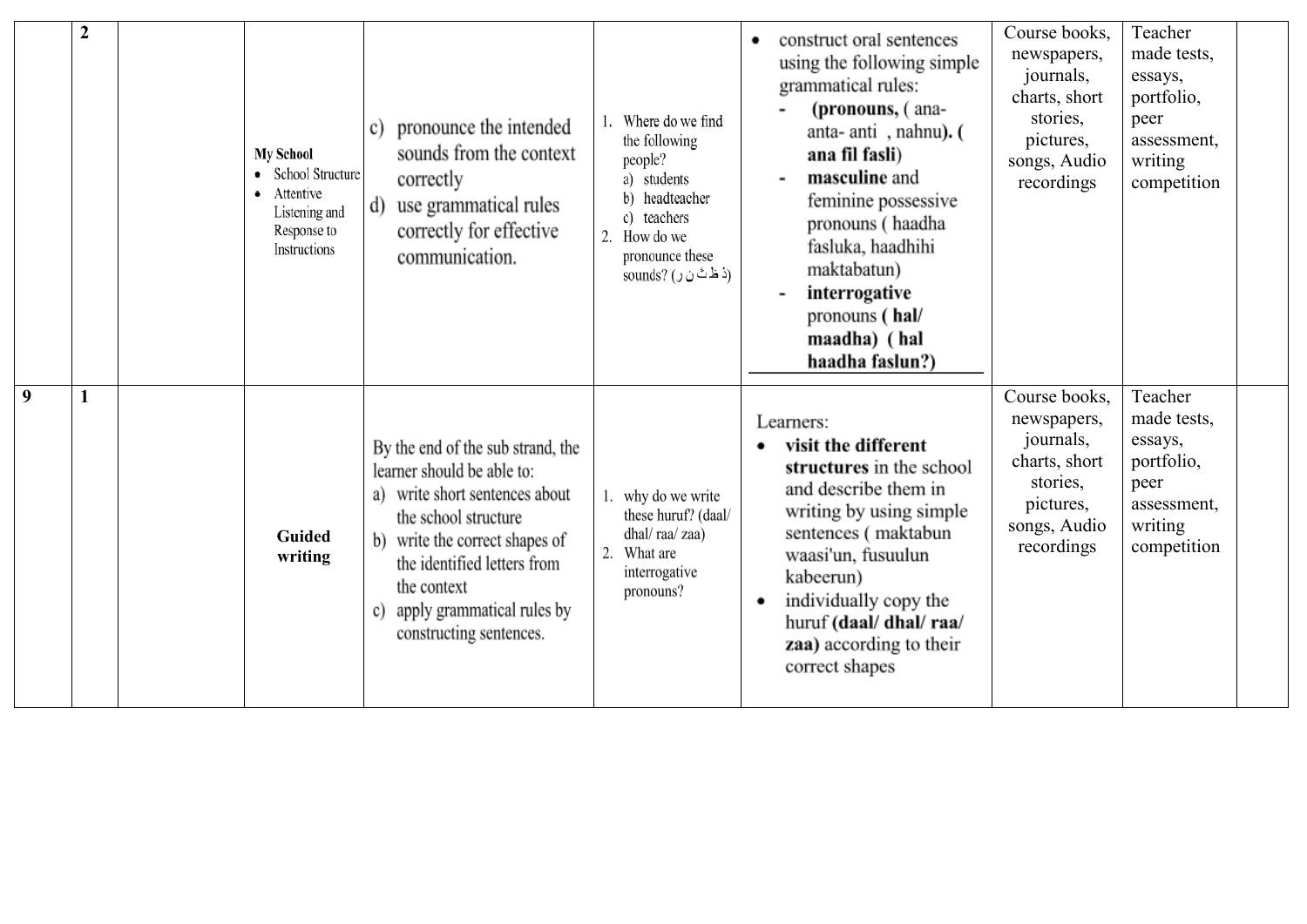|    | $\boldsymbol{2}$ | Guided<br>writing                                                                    | By the end of the sub strand, the<br>learner should be able to:<br>write short sentences about<br>a)<br>the school structure<br>b) write the correct shapes of<br>the identified letters from<br>the context<br>apply grammatical rules by<br>c)<br>constructing sentences.                        | why do we write<br>these huruf? (daal/<br>dhal/raa/zaa)<br>2.<br>What are<br>interrogative<br>pronouns?     | group the letters according<br>to the dotted and undotted<br>cluster using flash cards<br>individually Complete<br>٠<br>sentences by filling the<br>missing words using<br>pronouns and interrogative<br>pronouns<br>(أنا، أنت ،أنت ، نحن )(هل من)                                                                                                                      | Course books.<br>newspapers,<br>journals,<br>charts, short<br>stories,<br>pictures,<br>songs, Audio<br>recordings | Teacher<br>made tests,<br>essays,<br>portfolio,<br>peer<br>assessment,<br>writing<br>competition |
|----|------------------|--------------------------------------------------------------------------------------|----------------------------------------------------------------------------------------------------------------------------------------------------------------------------------------------------------------------------------------------------------------------------------------------------|-------------------------------------------------------------------------------------------------------------|-------------------------------------------------------------------------------------------------------------------------------------------------------------------------------------------------------------------------------------------------------------------------------------------------------------------------------------------------------------------------|-------------------------------------------------------------------------------------------------------------------|--------------------------------------------------------------------------------------------------|
| 10 | 1                | <b>In The Market</b><br><b>Attentive listening</b><br>and responding to<br>questions | By the end of the sub strand,<br>the learner should be able<br>to:<br>listen attentively to short<br>a)<br>paragraphs on types of<br>shops,<br>b)<br>respond appropriately to<br>simple questions and<br>instructions about the<br>market.<br>differentiate between a<br>C)<br>seller and a buyer. | 1. Which shops are we<br>paying meat from?<br>2. What is the<br>difference between<br>a seller and a buyer? | Learners:<br>discuss in groups using<br>interrogative pronouns<br>(kam/bikam/maa)<br>بكم هذا التفاح؟<br>بخمسة شلن<br>practise pronunciation of<br>selected huruf in <b>pairs</b> (<br>taa/ twaa/ daal)                                                                                                                                                                  | Course books.<br>newspapers,<br>journals,<br>charts, short<br>stories,<br>pictures,<br>songs, Audio<br>recordings | Teacher<br>made tests,<br>essays,<br>portfolio,<br>peer<br>assessment,<br>writing<br>competition |
|    | $\boldsymbol{2}$ | <b>In The Market</b><br><b>Attentive listening</b><br>and responding to<br>questions | construct nominal<br>d)<br>sentences orally using<br>vocabulary learnt from<br>the market.<br>pronounce correctly the<br>e)<br>intended sounds for<br>clarity.                                                                                                                                     | Which shops are we<br>paying meat from?<br>What is the<br>2.<br>difference between<br>a seller and a buyer? | name different types of<br>٠<br>shops found in the market<br>using pictures presented to<br>them in digital format<br>respond questions on<br>audio clips in groups and<br>individually.<br>role play in pairs buying<br>٠<br>and selling (class shop)<br>using interrogatives and<br>nominal sentences.<br>Maa haadha/ haadha<br>tuffaahun<br>Bikam haadha<br>tuffaah? | Course books.<br>newspapers,<br>journals,<br>charts, short<br>stories,<br>pictures,<br>songs, Audio<br>recordings | Teacher<br>made tests,<br>essays,<br>portfolio,<br>peer<br>assessment,<br>writing<br>competition |